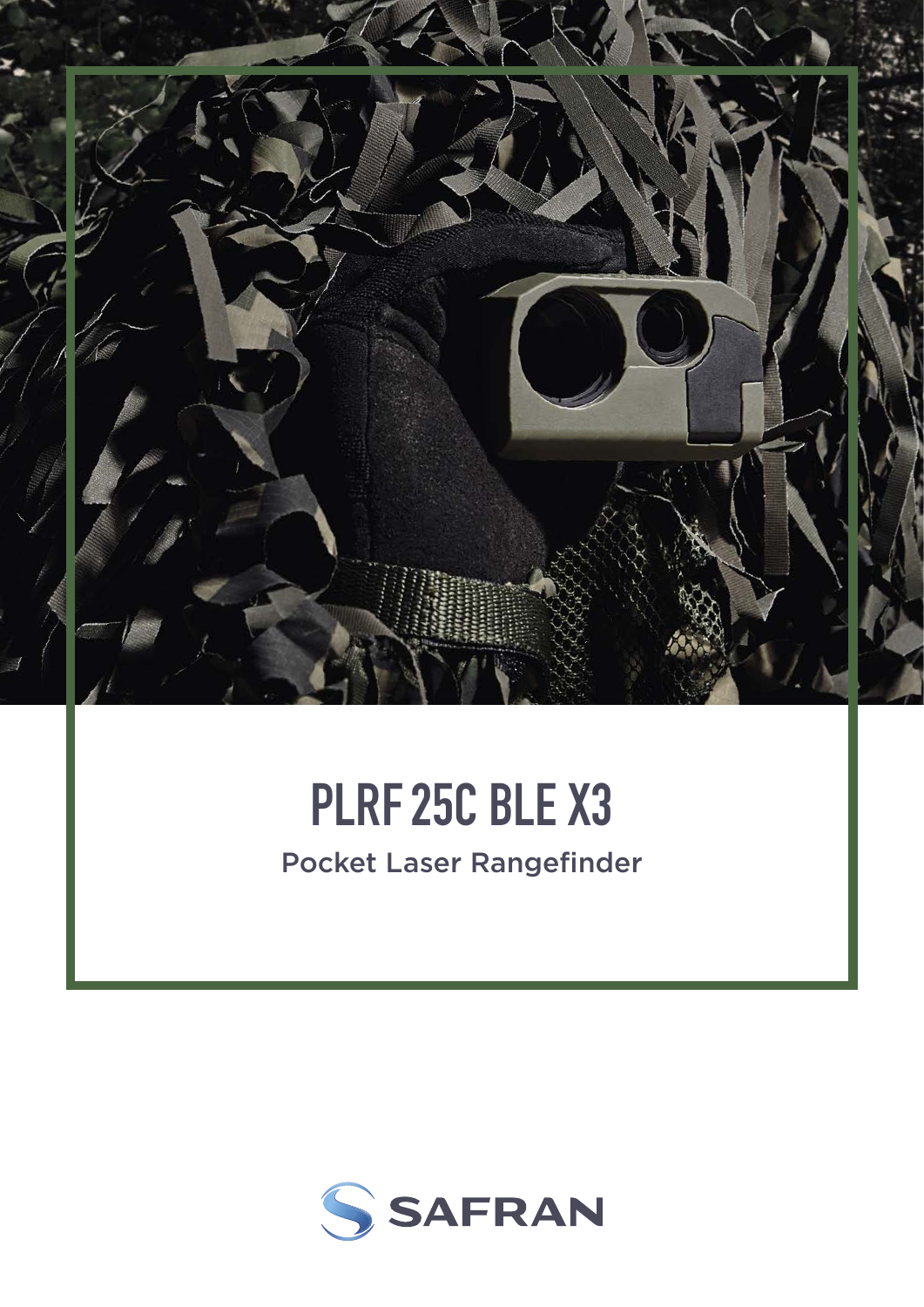**PLRF25C BLE X3**



# **ULTRA-COMPACT. IMPRESSIVELY INTUITIVE. CONNECT AT THE PUSH OF A BUTTON.**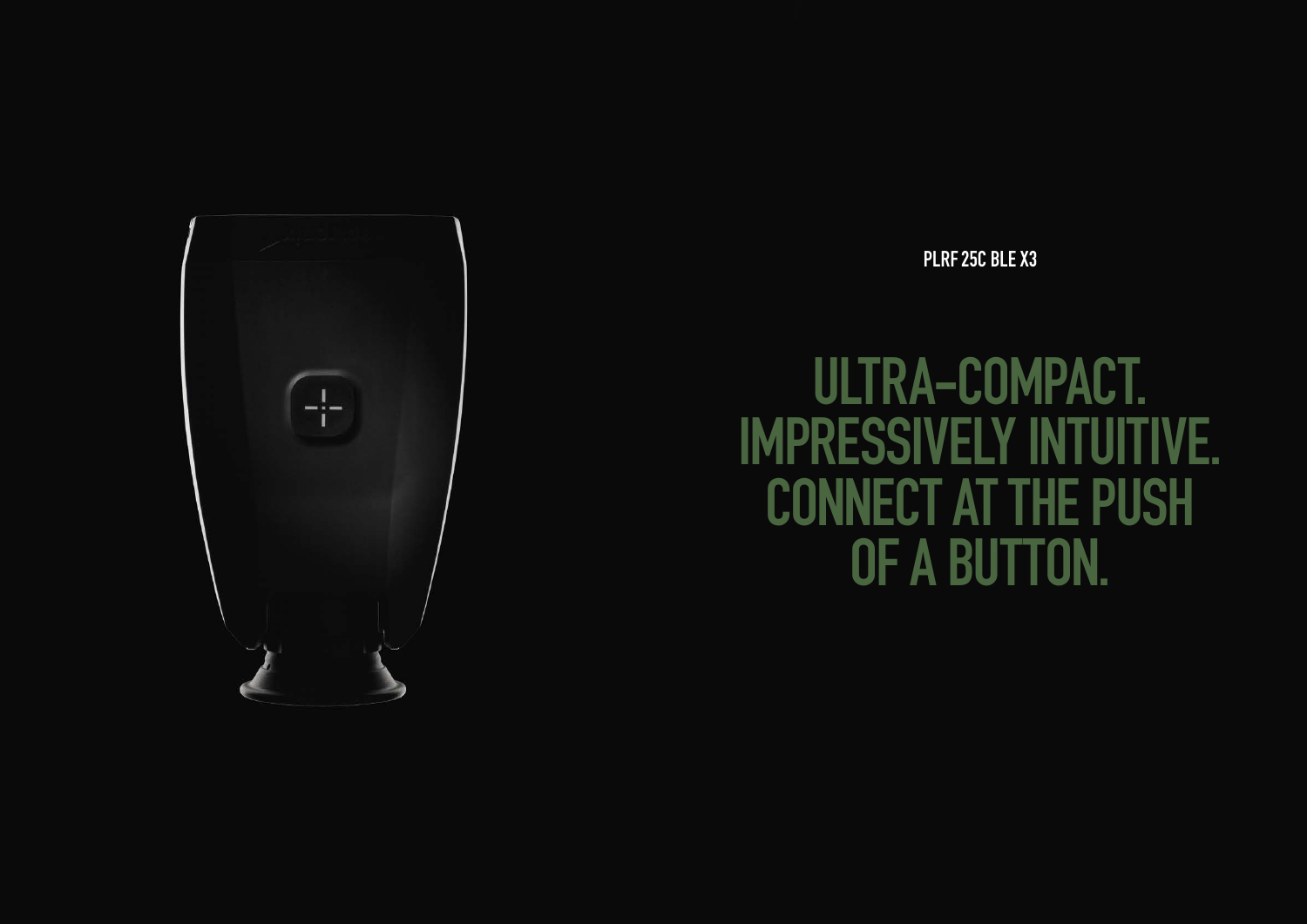**The ergonomic design of the PLRF25C allows one-handed use of the device. Little training time is needed as the one-button operation is intuitive to learn. Power is provided by one commercial CR123 battery with sufficient capacity for more than 5000 measurements. The PLRF25C is designed to be maintenance-free in operation. Secure Bluetooth low energy communication is standard.**





Simple, compact, powerful rangefinder in the palm of your hand.

PLRF with STERNA interface is the smallest, lightest payload available for CAT I target locating.

PLRF supports wired connection via RS232 to external devices.

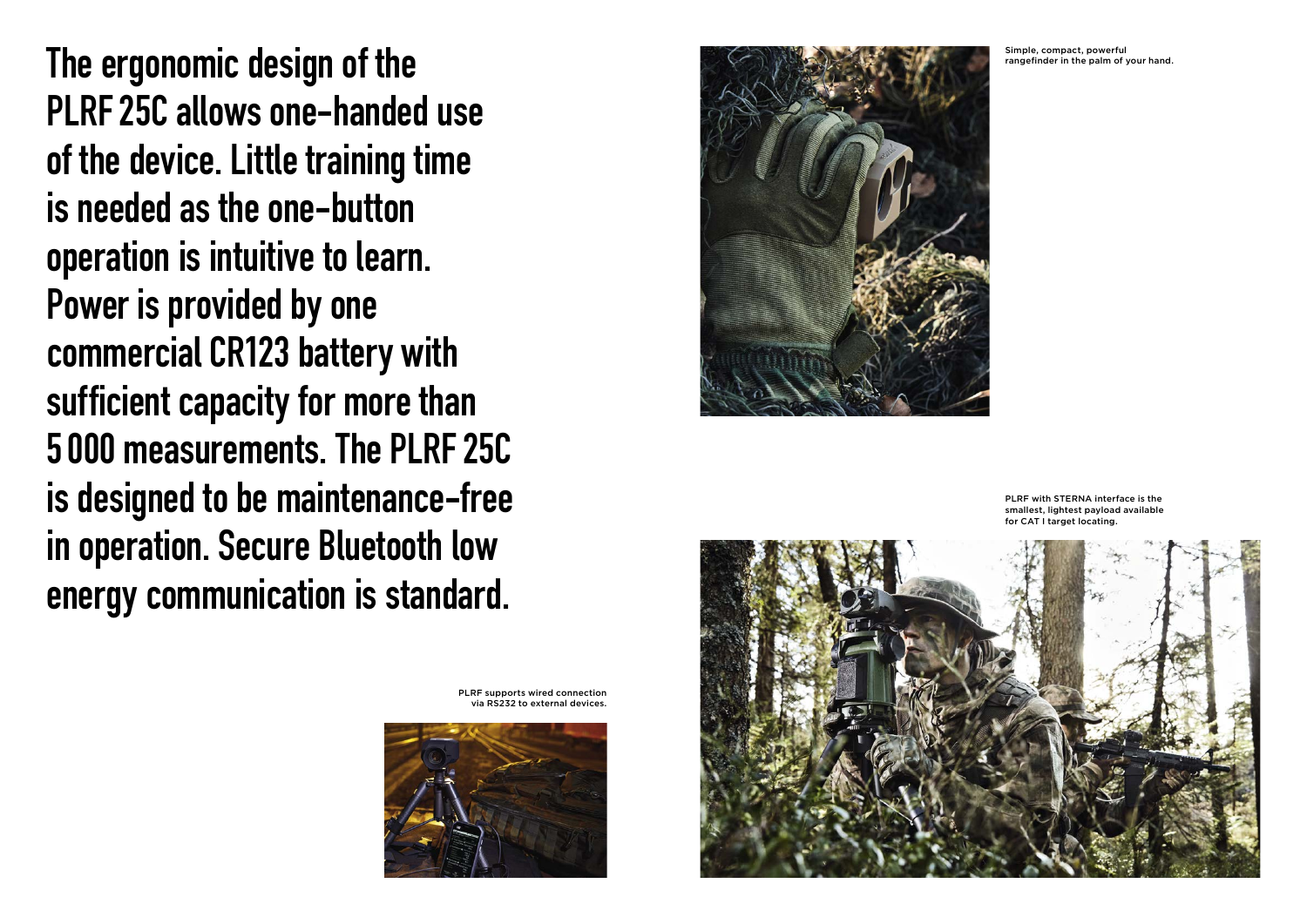#### **BALLISTICS**

Ballistic details available for every distance measurement.

- E Elevation
- W1 Windage 1
- W<sub>2</sub> Windage 2
- TL Target Lead ToF Time of Flight
- DoF Direction of Fire
- DRP Bullet Drop
- 

#### **TARGET VECTOR**

- 
- H Horizontal distance<br>V Vertical distance Vertical distance
- D Distance
- AZI Azimuth (bearing, angle between north and object)

PLRF measures and displays the polar vector from the observers position to the target and calculates and shows the horizontal and vertical distance. INC Inclination angle

**FOS**

Optional Fall of Shot (FOS) calculation is available.

| <b>LASER</b><br><b>RANGEFINDING</b><br>· Range Performance<br>up to 6000 m                                                                                                                                     | <b>GARMIN</b><br><b>COMMUNICA</b><br><b>Optional Garmin</b><br>communications<br>data exchange w<br>Garmin ballistic s<br>for ballistic corre<br>at the click of a b   |
|----------------------------------------------------------------------------------------------------------------------------------------------------------------------------------------------------------------|------------------------------------------------------------------------------------------------------------------------------------------------------------------------|
| 55<br><b>BATTLEFIELD-TESTED</b><br>Today, more than 17000 PLRF<br>devices are in use with Armed<br>Forces around the world.                                                                                    | 25<br><b>QUALITY CON</b><br>PLRF25C is subje<br>quality controls in<br>and manufacturir<br>easy operation, h<br>and ruggedness<br>MIL-STD-810 and                      |
| RUGGED, WATERPROOF<br>· Swiss quality<br>· Single-battery-operation<br>· Maintenance-free<br>· Ready for combat operation in<br>the most extreme conditions<br>water resistant up to 1m deep<br>for 60 minutes | - 5<br><b>BLE 5 COMM</b><br>Secure communi<br>to authentication<br>Multi point conne<br>simultaneous cor<br>to multiple peripl<br>BMS systems, ba<br>sensor and digita |

**+ ONE-BUTTON, SINGLE-HANDED OPERATION** 

#### **COMMUNICATION**

for  $\ddot{}$ solvers ections button.

### **NTROL**

ect to stringent n engineering ng – ensuring igh durability (tested to  $|461\rangle$ .

#### **+ KESTREL COMMUNICATION**

Optional Kestrel® communication provides precise ballistic corrections at the click of a button.

#### **+ APPLIED BALLISTICS**

- · Optional Internal Applied Ballistics Elite solver for redundancy or full stand alone use
- Pair optional Kestrel Drop D3 for live environmentals
- Import existing profiles straight from Kestrel

## **+**

#### **SMALL SIZE AND LIGHTWEIGHT**

The smallest, most powerful MIL-SPEC eye-safe Laser Rangefinder available Fits into pocket

### **BUNICATION**

cation thanks and encryption.  ${\rm activity~for}$ nmunication terals such as listic solvers, scopes.

### **+ RANGEFINDER LEGACY**

After its introduction in 2001, thousands of the Vectronix Pocket Laser Rangefinder (PLRF) have been fielded by armed forces around the world. The PLRF product line is most accepted by professionals who need to rely on quality, accuracy and performance.

### **+ PLGR/DAGR**

The PLRF 25C is compatible with military GPS receivers such as PLGR/DAGR. The RS232 serial-interface provides a seamless integration to common C4ISR systems.







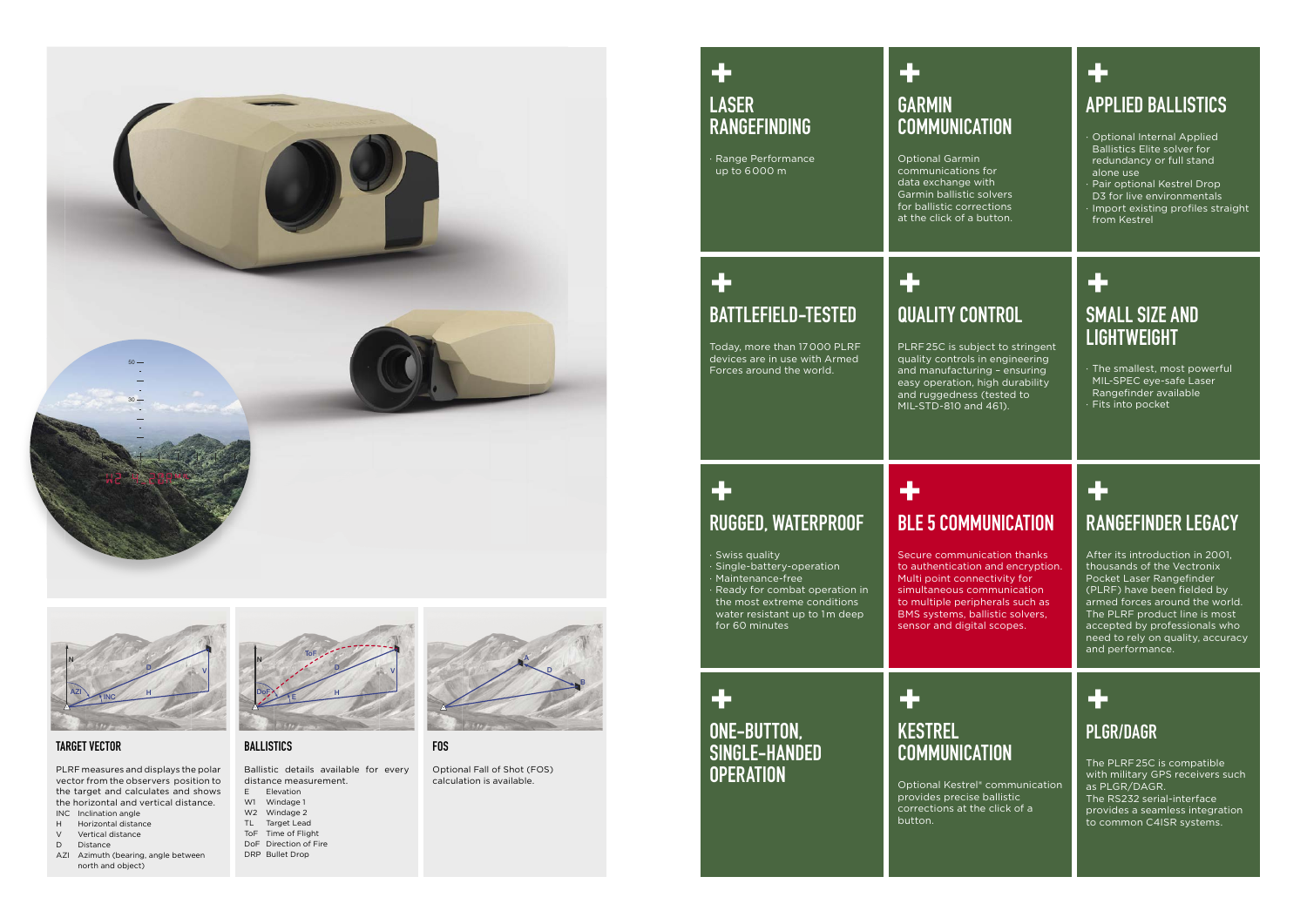

On our website, you will find not only extensive additional information, downloads, and films, but also a direct point of contact for a product demonstration.

| Observation                                        | monocular                                                     |
|----------------------------------------------------|---------------------------------------------------------------|
| Magnification                                      | 6x                                                            |
| Field of view                                      | $6^{\circ}/106$ mil                                           |
| Reticle                                            | Glass reticle with 5 mil graduation                           |
|                                                    | and electronic aiming mark                                    |
| RANGEFINDER (DISTANCE)                             |                                                               |
| Laser type                                         | 1550 nm, class 1, eye-safe per EN 60825-1                     |
| Range capability                                   | 5m to 6000m                                                   |
|                                                    | 3000 m on NATO target                                         |
| Accuracy (1σ)                                      | ±2m(50m to 1500m)                                             |
|                                                    | $±5m$ (<50m, >1500m)                                          |
| DIGITAL MAGNETIC COMPASS (AZIMUTH AND INCLINATION) |                                                               |
| Azimuth accuracy $(1\sigma)$                       | $±10$ mil $/±0.6°$                                            |
| with PPS calibration                               |                                                               |
| on tripod, typical (1σ)                            | $±5$ mil $/±0.3^{\circ}$                                      |
| Inclination accuracy (1σ)                          | $±3$ mil $/±0.2°$                                             |
| <b>PHYSICAL</b>                                    |                                                               |
| Dimensions $(l \times w \times h)$                 | $131 \times 88 \times 55$ mm / $5.2 \times 3.5 \times 2.2$ in |
| Weight <sup>1)</sup>                               |                                                               |
| with batteries                                     | 430g / 0.95lbs <sup>1)</sup>                                  |
| with shock-absorbing cover                         | 500g / 1.1lbs $\frac{1}{1}$                                   |
|                                                    |                                                               |
| <b>DISPLAY</b>                                     |                                                               |
| Data displayed <sup>2)</sup>                       | slope distance, azimuth, inclination, horizontal              |
|                                                    | distance, vertical distance, distance between                 |
|                                                    | two objects, elevation and windage corrections,               |
|                                                    | time of flight, bullet drop and other functions               |
|                                                    | (if so equipped) according to user manual                     |
| <b>DATA INTERFACE</b>                              |                                                               |
| Standard                                           | RS-232                                                        |
|                                                    | <b>Bluetooth BLE 5</b>                                        |
|                                                    | multipoint                                                    |
| Optional                                           | integrated Applied Ballistics Elite solver,                   |
|                                                    | Garmin Tactix AB / 701 AB,                                    |
|                                                    | Kestrel communication,                                        |
|                                                    | FOS, PLGR DAGR                                                |
| <b>External GPS capability</b>                     | <b>Rockwell Collins</b>                                       |
|                                                    | DAGR / PLGR II / PLGR+96                                      |
|                                                    |                                                               |
|                                                    |                                                               |
|                                                    | $\frac{1}{10}$ tolerance: +15 g / +0.33 lbs                   |

Please refer to the product datasheet for additional technical specifications.

#### **ACCESSORIES**



#### **PRODUCT VARIANTS**

#### **ADDITIONAL INFORMATION**





Select the best camouflage for your environment. PLRF 25C is available in green, black, and desert tan.

Visit www.safran-vectronix.ch

**JULTI SENSE.** 

Your reliable partner for integrating innovative and tailor-made sensors used for orientation and distance

measurement.

**INSTALLED IN THE PLRF 25C**

www.ultisense.ch







#### **PREMIUM TRIPODS**

Safran Vectronix provides stable, ultralight tripods for long-distance measurements. The non-magnetic carbonaluminum construction is the ultimate platform for accurate azimuth measurements.



#### **CONNECTIVITY**

Safran Vectronix offers a host of cables and communication options. Connect to external GPS solutions such as PLGR/DAGR via RS232 cable, with or without trigger button or equip PLRF with Kestrel or Garmin SW options for Bluetooth communication.